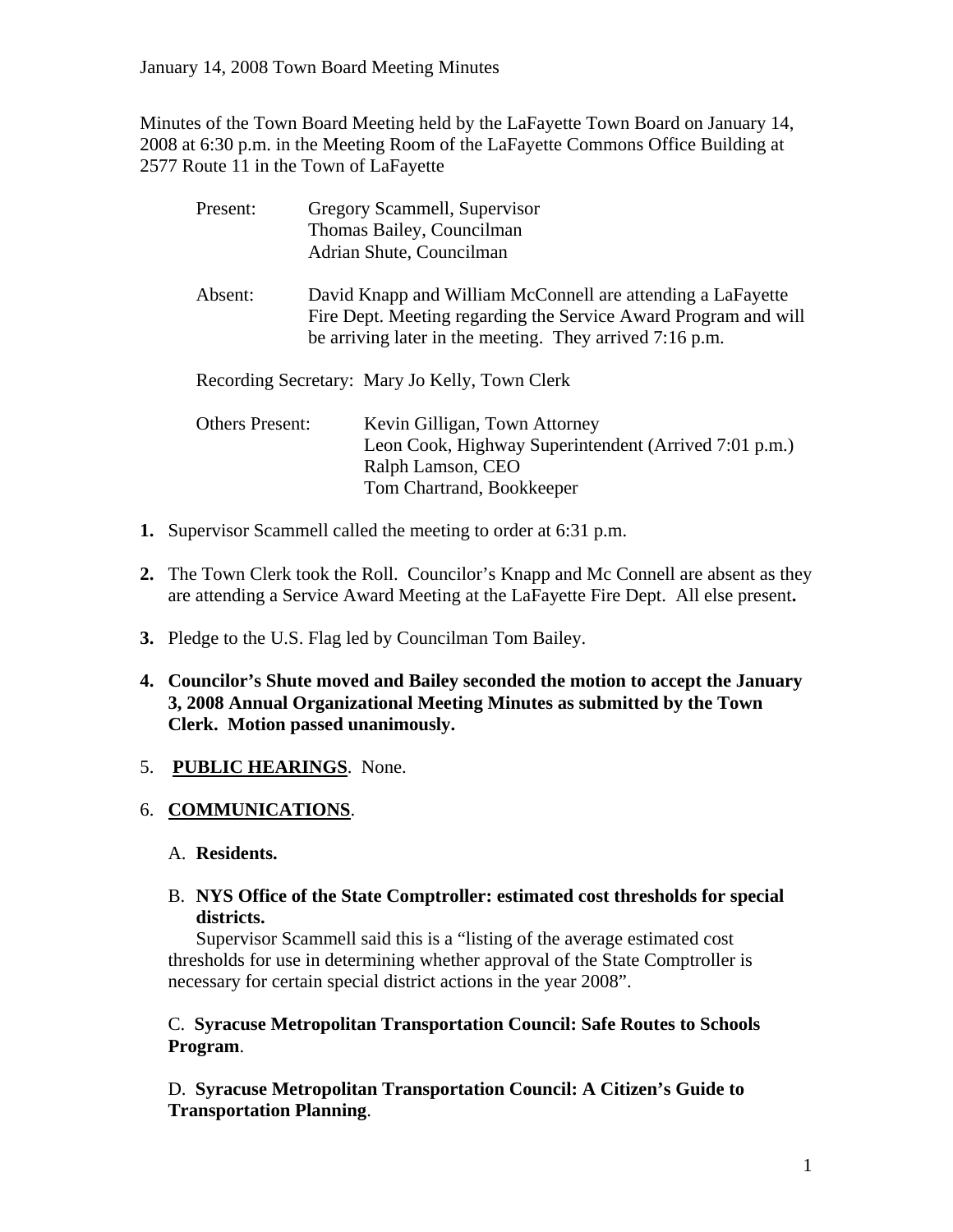- E. **Pitney Bowes: mailing system obsolescence**.
- F. NYS **Office of Parks, Recreation and Historic Preservation: Jamesville Grove Estates Subdivision, Construction Phases 2 & 3.**

G. **NYS DEC: Temporary Groundwater Collection System and I-690 Underdrain Work Begins.** 

- **H. Syracuse Post-Standard, 12.21.07, B-6, "CNY Employment Grows."**
- **I. NYS Senator John DeFrancisco: S6460A/A.9242A sixty-five cent surcharge for emergency telecommunication equipment upgrades.**
- **J. Onondaga County Agriculture and Farmland Protection Board: Inclusion of viable farmland into certified agricultural districts**. Supervisor Scammell said this is regarding the open enrollment to add or take people out of the Ag. Districts.
- **K. NYS Worker's Compensation Board: WCB #6071 0094**.
- **L. PERMA: Haylor, Freyer & Coon new broker**.
- **M. Onondaga County: 2008 Tax Rates, Fixed, Ratified and Confirmed**.
- **N. National Grid: U.S. Corporate Social Responsibility Report**.
- **O. Jamesville-DeWitt High School Operation Graduation: 2008 Rock 'N Bowl**. Tom Chartrand said we supported this in the amount of \$100 last year. **Councilor's Shute moved and Bailey seconded the motion to support the Jamesville DeWitt High School Operation Graduation 2008 Rock 'N Bowl in the amount of \$100.00. Motion passed unanimously.**
- **P. Farm Bureau: DHS Chemical Security Rule End User Stay.**
- **Q. NYS Senator John DeFrancisco: priority projects**. Mary Jo said Leon is drafting a letter for this.
- **R. Tobacco-Free Onondaga County: TFOC initiatives**.
- **S. CNY RPDB: Funding Options for MS4 Phase II Stormwater programs**.
- **T. Other**.
- 7. **SPECIAL REPORTS**. None.
- **8. REPORTS**.
	- A. **DEPARTMENTAL**: (4<sup>th</sup> Monday).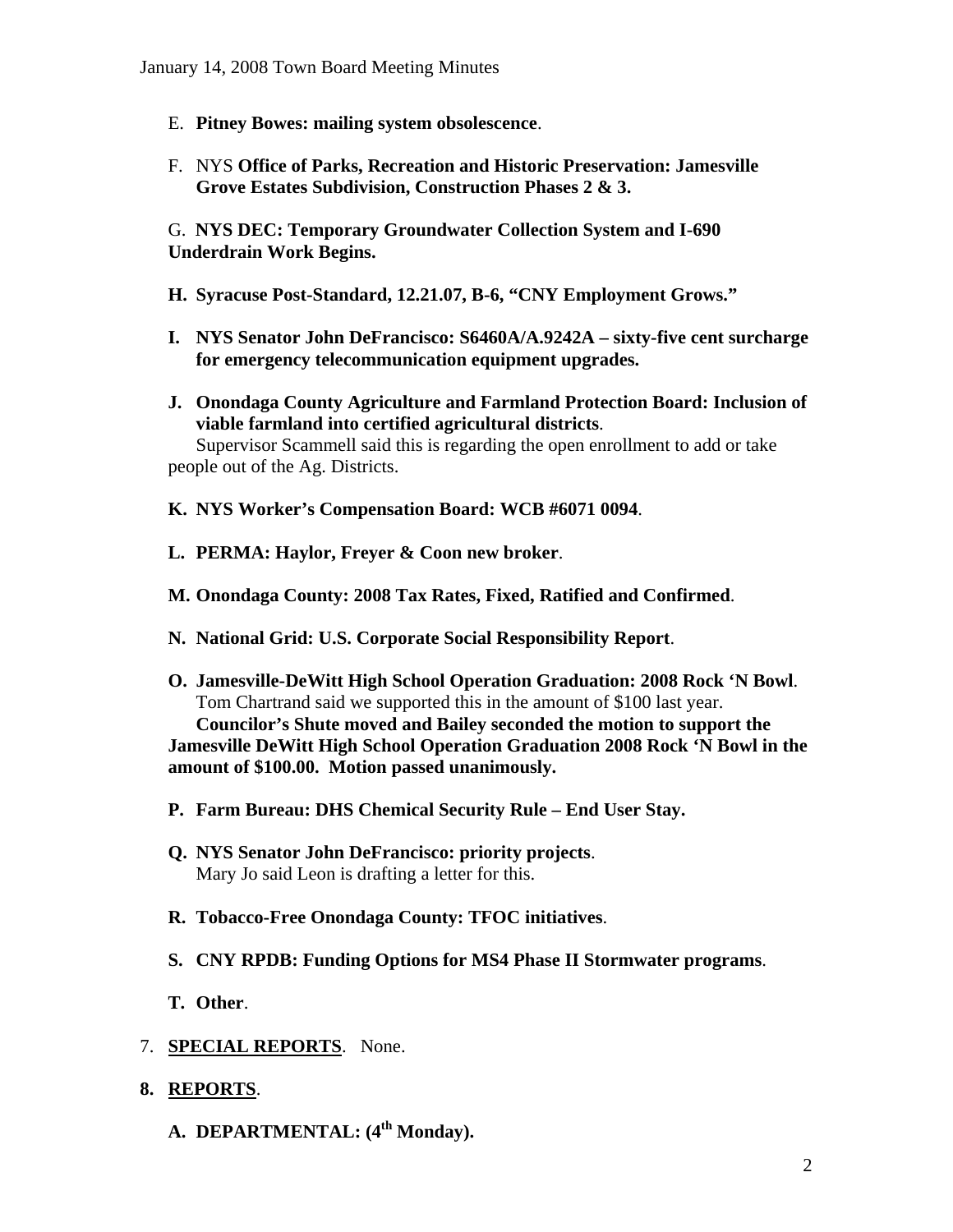#### 1) **Assessors: Marshall Taylor & Shawn Adam and vacant**.

o Low income senior and low income disability exemptions.

 Supervisor Scammell submitted drafts for low income and disability exemptions that Kevin Gilligan prepared.

Tom Chartrand believes it's regarding the new county limits.

 Kevin Gilligan said the first resolution introduces the sliding scale and schedules a public hearing for February  $11<sup>th</sup>$  for senior citizens.

## **RESOLUTION TOWN OF LAFAYETTE January 14, 2008**

 **The following resolution was made by Councilor Bailey and seconded by Councilor Shute.** 

 **WHEREAS, Section 467 of the New York Real Property Tax Law authorizes municipalities, after public hearing, to grant a partial exemption from real property taxation for real property owned by certain persons with limited income, who are 65 years of age and over; and** 

 **WHEREAS, the Town of LaFayette has, from time to time, provided such tax benefits to its citizens who qualify for such exemption according to the provisions of Section 467 of the New York Real Property Tax Law; and** 

 **WHEREAS, the State of New York amended Section 467 of the New York Real Property Tax Law (Chapter 186 of the Laws of 2006) to provide for an increase in the maximum eligibility levels for the Real Property Tax sliding scale exemption for senior citizens for multiple years; and** 

 **WHEREAS, pursuant to Section 3 of the Town of LaFayette Local Law 3 of 2001, the Town wishes to make this increased benefit available to its qualifying senior citizens as a way of assisting them to keep their homes during retirement years; and** 

 **WHEREAS, if adopted by the Town of LaFayette, the new income guidelines for the sliding scale property tax exemption program would be as follows:** 

| <b>EXEMPTION</b> | <b>INCOME LIMITS:</b> | <b>INCOME LIMITS:</b> | <b>INCOME LIMITS:</b> |
|------------------|-----------------------|-----------------------|-----------------------|
|                  | commencing $3/1/08$   | commencing $3/1/09$   | commencing $3/1/10$   |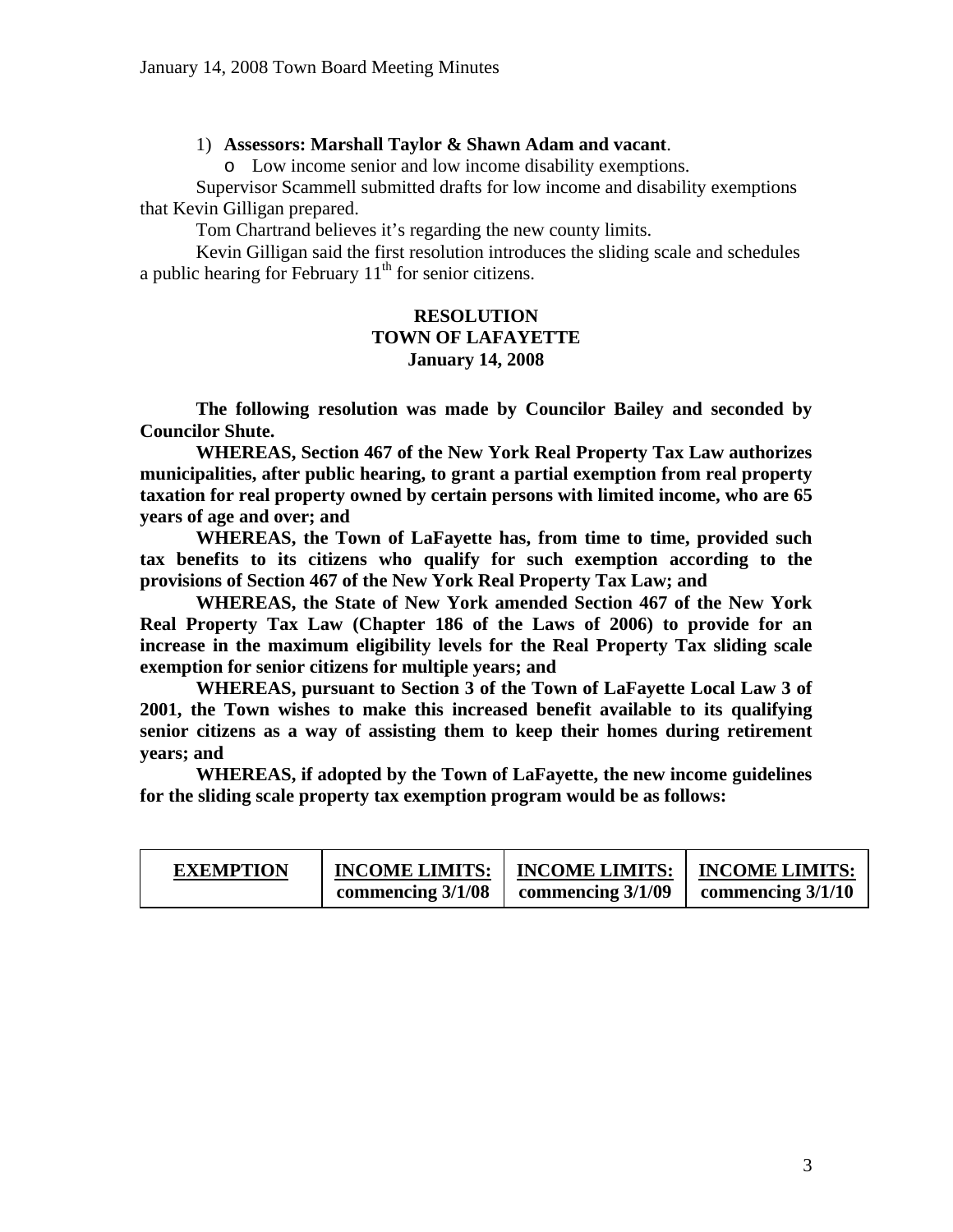#### January 14, 2008 Town Board Meeting Minutes

| 50% | \$27,000 | \$28,000 | \$29,000 |
|-----|----------|----------|----------|
| 45% | \$28,000 | \$29,000 | \$30,000 |
| 40% | \$29,000 | \$30,000 | \$31,000 |
| 35% | \$30,000 | \$31,000 | \$32,000 |
| 30% | \$30,900 | \$31,900 | \$32,900 |
| 25% | \$31,800 | \$32,800 | \$33,800 |
| 20% | \$32,700 | \$33,700 | \$34,700 |
| 15% | \$33,600 | \$34,600 | \$35,600 |
| 10% | \$34,500 | \$35,500 | \$36,500 |
| 5%  | \$35,400 | \$36,400 | \$37,400 |
|     |          |          |          |

#### **and;**

 **WHEREAS, it is the desire of this Board to increase the senior citizens' property tax exemption to the maximum allowable under the law.** 

 **NOW, THEREFORE, be it** 

 **RESOLVED AND DETERMINED, that this Board shall conduct a public hearing, at the Town Hall, to consider the increase in the senior citizens' exemption, as herein set forth, on Monday, February 11, 2008, at 6:30 p.m. or as soon thereafter as the matter can be reached; and it is further** 

 **RESOLVED AND DETERMINED, that this proposed action is a Type II action for purposes of SEQR.** 

 **The question of the adoption of the foregoing resolution was duly put to a vote and upon roll call, the vote was as follows:** 

| <b>Supervisor Gregory Scammell</b>             | <b>Voted</b> | Yes           |
|------------------------------------------------|--------------|---------------|
| <b>Councilor David Knapp</b>                   | <b>Voted</b> | <b>Absent</b> |
| <b>Councilor Thomas Bailey</b>                 | <b>Voted</b> | Yes           |
| <b>Councilor William McConnell</b>             | <b>Voted</b> | <b>Absent</b> |
| <b>Councilor Adrian Shute</b>                  | <b>Voted</b> | Yes           |
| $M_{\odot}$ $\ddot{\mathbf{r}}$ are compact of |              |               |

#### **Motion carried.**

Kevin Gilligan said the next resolution introduces Local law No. A-2008 for exemptions with persons with disabilities and schedules a public hearing for February  $11^{\text{th}}$ .

#### **TOWN BOARD RESOLUTION**

#### **January 14, 2008**

 **Councilor Shute introduced proposed Local Law No. A-2008, to provide for an increase in the partial real property tax exemption for persons with disabilities whose incomes are limited by reason of such disabilities in the Town of LaFayette, and made the following motion, which was seconded by Councilor Bailey:** 

 **WHEREAS, no other agency has the legal authority or jurisdiction to approve or directly undertake the enactment of a local law in the Town of**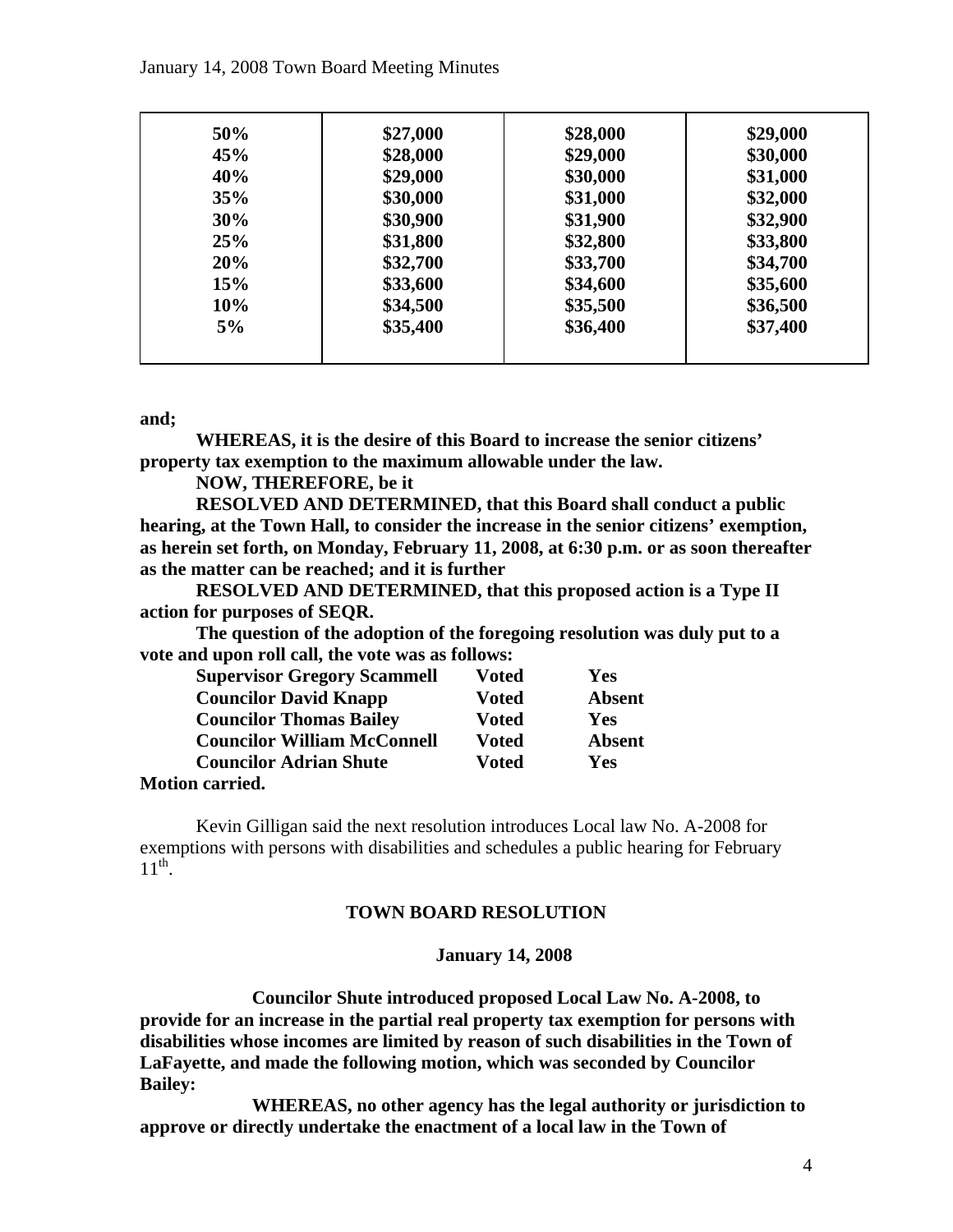**LaFayette, such that there are no other involved agencies within the meaning of the New York State Environmental Quality Review Act (SEQR) with respect to the proposed enactment of said Local Law, with the result that the Town Board shall act as lead agency in this matter. NOW, THEREFORE, it is** 

 **RESOLVED AND DETERMINED, that the enactment of proposed Local Law No. A-2008 is a Type II action and will have no significant effect on the environment; and it is further** 

 **RESOLVED, that the Town Board conduct a public hearing as to the enactment of proposed Local law No. A-2008 at the Town Hall located at 2577 Route 11 in the Town of LaFayette on February 11, 2008 at 6:30 p.m., or as soon thereafter as the matter can be heard, at which time all persons interested in the subject shall be heard.** 

 **The question of the adoption of the foregoing resolution was duly put to a vote and upon roll call, the vote was as follows:** 

| <b>Supervisor Gregory Scammell</b> | <b>Voted</b> | Yes           |
|------------------------------------|--------------|---------------|
| <b>Councilor David Knapp</b>       | <b>Voted</b> | <b>Absent</b> |
| <b>Councilor Thomas Bailey</b>     | Voted        | Yes           |
| <b>Councilor William McConnell</b> | <b>Voted</b> | <b>Absent</b> |
| <b>Councilor Adrian Shute</b>      | <b>Voted</b> | Yes           |
| <b>Motion carried.</b>             |              |               |

- 2) **Building & Zoning Code Enforcement: Ralph Lamson & Jack Sutton**.
	- a) 2386 Route 11A Home occupation/Business in Agricultural-Residential.
		- Springhill Construction court 08.29.07, referred to ZBA.
	- b) Route 11 graffiti and abandoned vehicles.
	- c) LaFayette Hotel car sales.
	- d) Route 11 North Robert Shute junk accumulation.

 Ralph Lamson said in the paper there has been discussion about the Amish building and the requirement of having insurance. They have found out this is not a state law and they are not required to have insurance. He asked Kevin to comment and how this might relate to LaFayette requirements.

 Kevin Gilligan indicated that the newspaper article involved a small town southwest of here which had passed local legislation which required local contractors to carry a certain amount of liability insurance, in addition to the Workers Compensation and Disability benefits insurance required under the State Labor Law. That local legislation was rolled back recently by that town. This does not involve contracts with the town itself, where by contract the town can and should require liability insurance to protect its taxpayers. He ran into this problem in Solvay where they wanted to use the Amish to put a gazebo up and they wouldn't get Workers Compensation or insurance so they couldn't use them.

 Councilor Bailey asked if a contractor wouldn't generally carry liability insurance.

Kevin said you would think so.

Ralph Lamson said he went around the town today and has a few letters to write.

3) **Dog Control: Jim Moore & Doug Scholes**.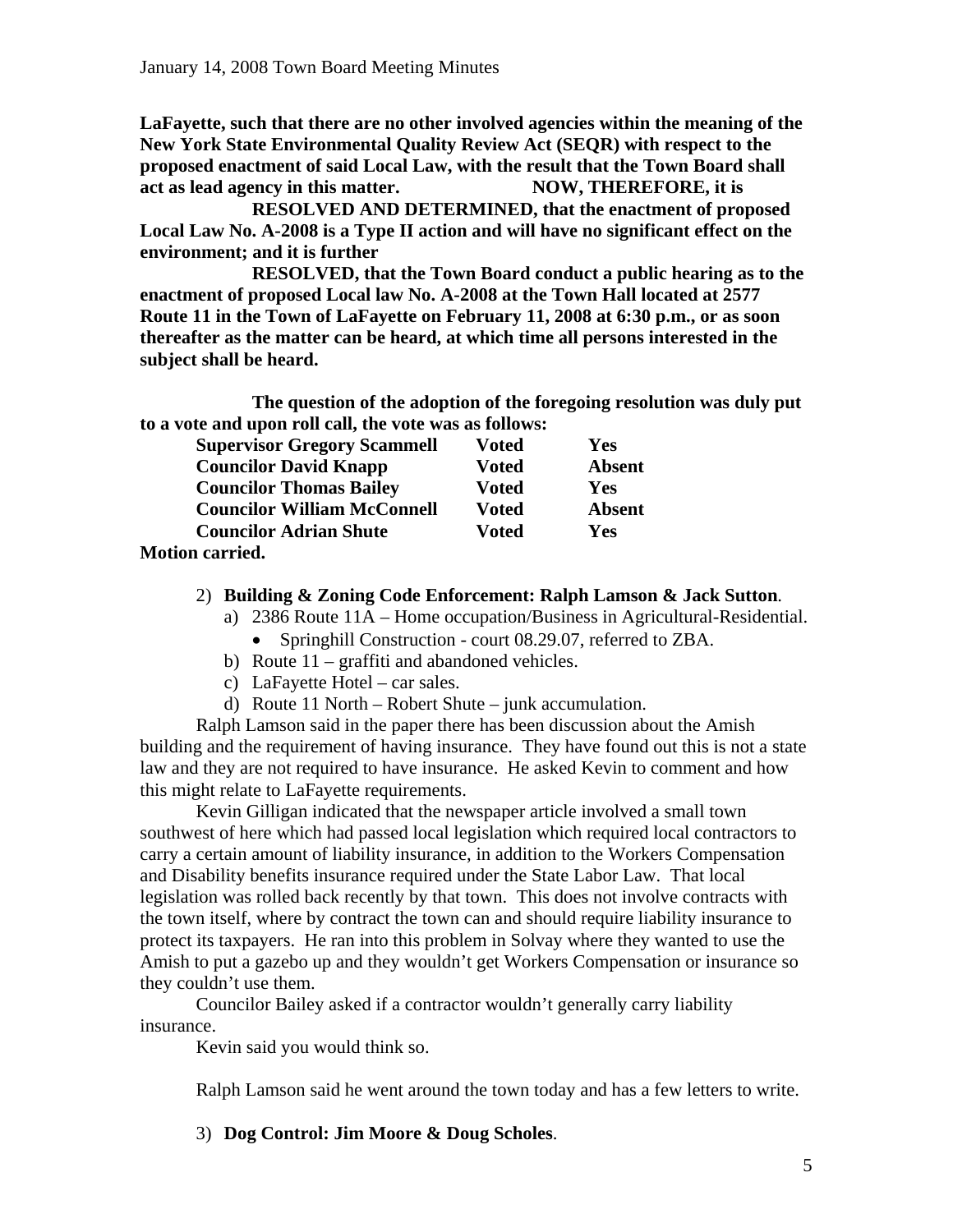• CNY SPCA contract.

 Supervisor Scammell said he was authorized at an earlier meeting to sign the revised SPCA contract which he will do now as Kevin Gilligan sent an amended contract.

## 4) **Highway Superintendent: Leon Cook**.

• Jerome Rockwell draft agreement.

## 5) **Justice Court: Malcolm Knapp & Maureen Perrin**.

- Unified Court System 06.13.07 request (January, '08 review): town letter to NYS Office of Court Administration.
- December 2007 Report.

## 6) **Library Director: Scott Kushner**.

• October & November 2007 Report and Board Meeting Minutes.

# 7) **Recreation Director: Regina Reinschmidt**.

- 8) **Tax Collector: Teresa Mech**.
- **9) Town Clerk: Mary Jo Kelly.** 
	- Year-end report.

## **Councilor's Shute moved and Bailey seconded the motion to accept the 2007 Year-End Report from the Town Clerk. Motion passed unanimously.**

- Monthly report December, '07.
- Audit 2007 Cash Book.

## 10) **Town Supervisor: Greg Scammell.**

• Route 20 & Naughton/Markland intersection – NYS DOT study scheduled, Spring, '08 – signs.

 Supervisor Scammell said he received a complaint regarding the danger at the intersection of Markland Rd., Naughton Rd. and Route 20. Cars pass cars stopping to turn onto Markland or Naughton on the shoulder of Route 20. He contacted the D.O.T. and they responded that they will put a sign up stating not to drive on the shoulder of the road.

# **B. COMMITTEE** (2<sup>nd</sup> Monday).

# **1) Agriculture (Dave Knapp & Mary Jo Kelly).**

 Mary Jo said Bobbi Harris contacted her today to set a tentative public hearing date for the Ag. Districts. She wants to use the Meeting Room for the public hearing sometime in May. She also said she will be getting in touch with the Town Board and Planning Board as it is a new requirement that she meet with them about this.

**2) Communications & Technology (Mike Forte, Pat Keefe, Mary Jo Kelly, Marshall Taylor, & Greg Scammell).**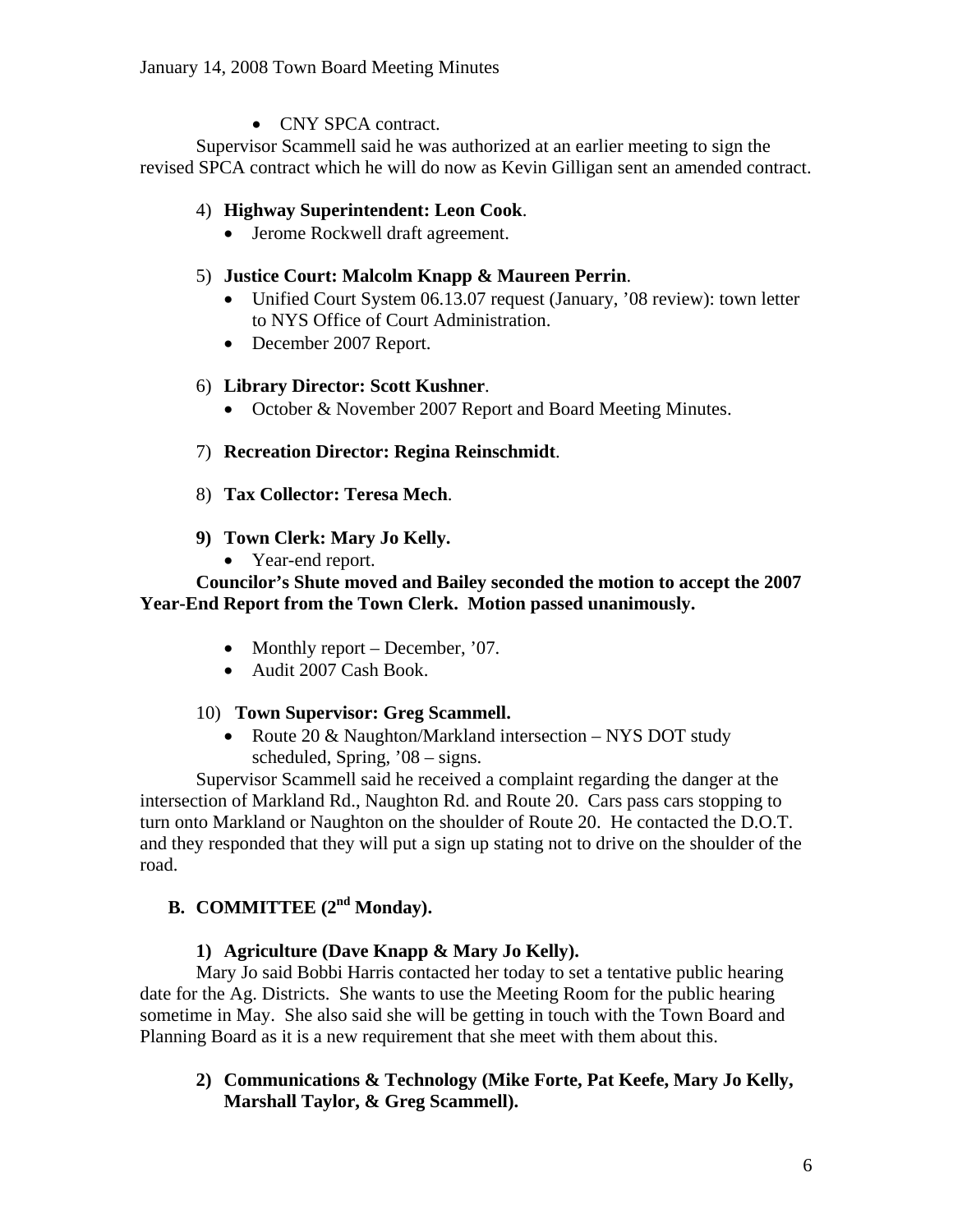- New town website functional requirements in process, new email addresses, conversion & file transfers.
- Senior website being designed by S.U. student Gail Burleigh.

## **3) Economic Development (Bill McConnell & Greg Scammell).**

- Thoma/Comprehensive Plan proposal.
- Water survey review.

## **4) Emergency Response (Tom Bailey, Bill McConnell & "Pete" Paul).**

- a) Onondaga County Department of Communications OCICS.
- b) NIMS training (TB members, etc.).
- c) NIMS contact information (05.07.07 letter)
	- Local resolution similar to county's needed?
	- Jurisdiction contact sheet
	- CNY Business Journal "Legal, HR considerations before a pandemic flu strikes"
- d) Mass shelter response.

 Councilor Bailey said there is a new chief at the L.F.D. so he will be getting together with him.

- **5) Employee Policies & Benefits (Mary Jo Kelly, Adrian Shute & Mary Doster).**
- **6) Environmental & Conservation Advisory Board (Rainer Brocke, Barb Ferro, Knowlton Foote, Eileen Gilligan, Nancy Mueller & Mark Distler).**
- **7) Highway ("Pete" Paul, Leon Cook, Dave Knapp, Sumner Palmer & John Greeley).**

 Mary Jo Kelly asked the Board if they wished to appoint Jamie Manley to do the snow shoveling at the Community Center and Town Office Building at a salary of \$14.50/hour.

 Tom Chartrand said he currently works seasonally part-time for the Highway Department. He does the mowing, etc.

 Councilor Bailey said based on Leon Cook's recommendation he is O.K. with this.

Councilor Shute asked where the salary of \$14.50/hour came from.

Tom Chartrand said that is what he is paid when he works for the Highway Dept.

**Councilor's Shute moved and Bailey seconded the motion to appoint Jamie Manley to do the snow shoveling at the Community Center and Town Offices at a rate of \$14.50/hour. Motion passed unanimously.** 

- 8) **Insurance (Adrian Shute & Bill McConnell**).
- **9) Physical Plant (Herb Salladin, Dave Knapp & Bill McConnell).**

a) Heating/Cooling system bids and thermostats (DK).

Supervisor Scammell said Murray's bid was the lowest.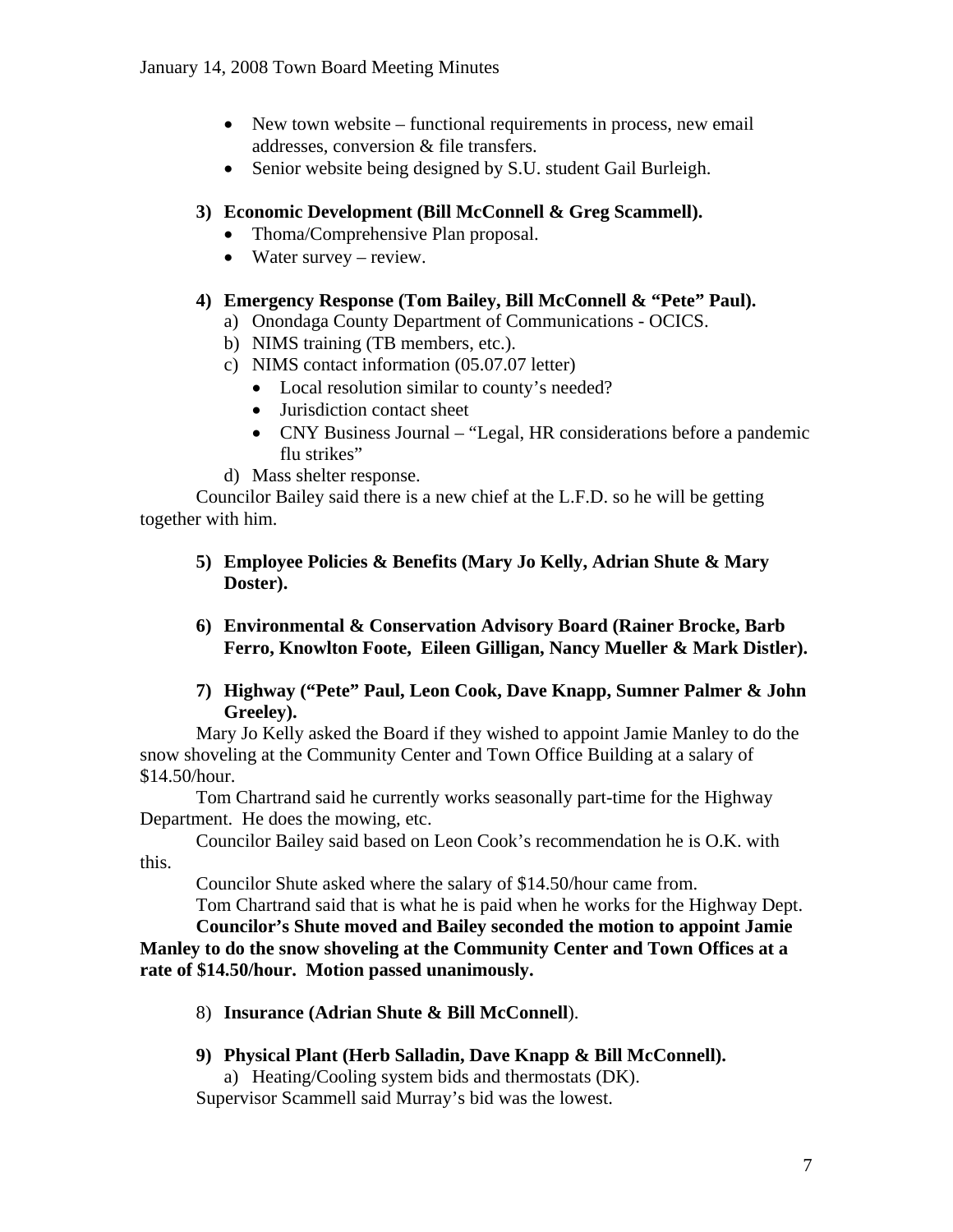## **Councilor's Shute moved and Bailey seconded the motion to accept Murray's Heating bid as it was low bid to replace one of the heating/cooling systems at the Town Offices. Motion passed unanimously.**

Councilor Bailey said he has personally used Murray's Heating in the past and found them to be very reliable.

- b) Fire & smoke alarms at Town Offices ( $1<sup>st</sup>$  &  $2<sup>nd</sup>$  floor) & Community Center. Code requirements (Rick Storrier/DK).
- c) Town offices Loose clapboards estimate needed (DK).
- d) Community Center porch steps.

## 10) **Recreation & Youth (Dave Knapp, Adrian Shute & Regina Reinschmidt**).

- a) Marion Bailey Park.
	- 1. Short term.
		- Park signs "children playing" 76% (location needed).
		- Basketball court improvement (new nets, paint backboards, straighten basketball pole, remove old volleyball pole) - 73%. (price needed for grant)
	- 2. Long term.
		- Resurface basketball court.
		- Add fencing (north side) to protect children from ditch & road.
		- Speed limit reduction to 30 mph (resident petition)
		- Traffic flow control (light, sign, 4way stop @ 11A & Rowland).
		- Parking area from 11A (Leon Cook).
- b) LaFayette Beach.
	- 1. Evaluate survey/transfer LaFayette Beach from LCC to town.
	- 2. Roof/cover over sandbox (Herb Salladin). Bids. (DK).
	- 3. Repair/move lacrosse box, lifeguard station repair.
	- 4. Structural repairs bid (DK).
- c) Fred Stafford/Optimists Park.
	- Park entrance signs (consolidate, carry in carry out).

## **11) Safety (Tom Rezsnyak, Adrian Shute, Leon Cook & Regina Reinschmidt).**

- a) NYS Workplace Violence Prevention Law (NYS boilerplate & DVD).
- b) PESH inspection 10.19.07, issue date 11.27.07, correction & response date – 1.15.08.

 Councilor Shute said he sent the report to PESH detailing all the steps we took to correct the citation we got. Tom Rezsnyak provided backup documentation. According to Tom Rezsnyak we are done with it now. They may come out to do a follow-up inspection but he thinks we are done.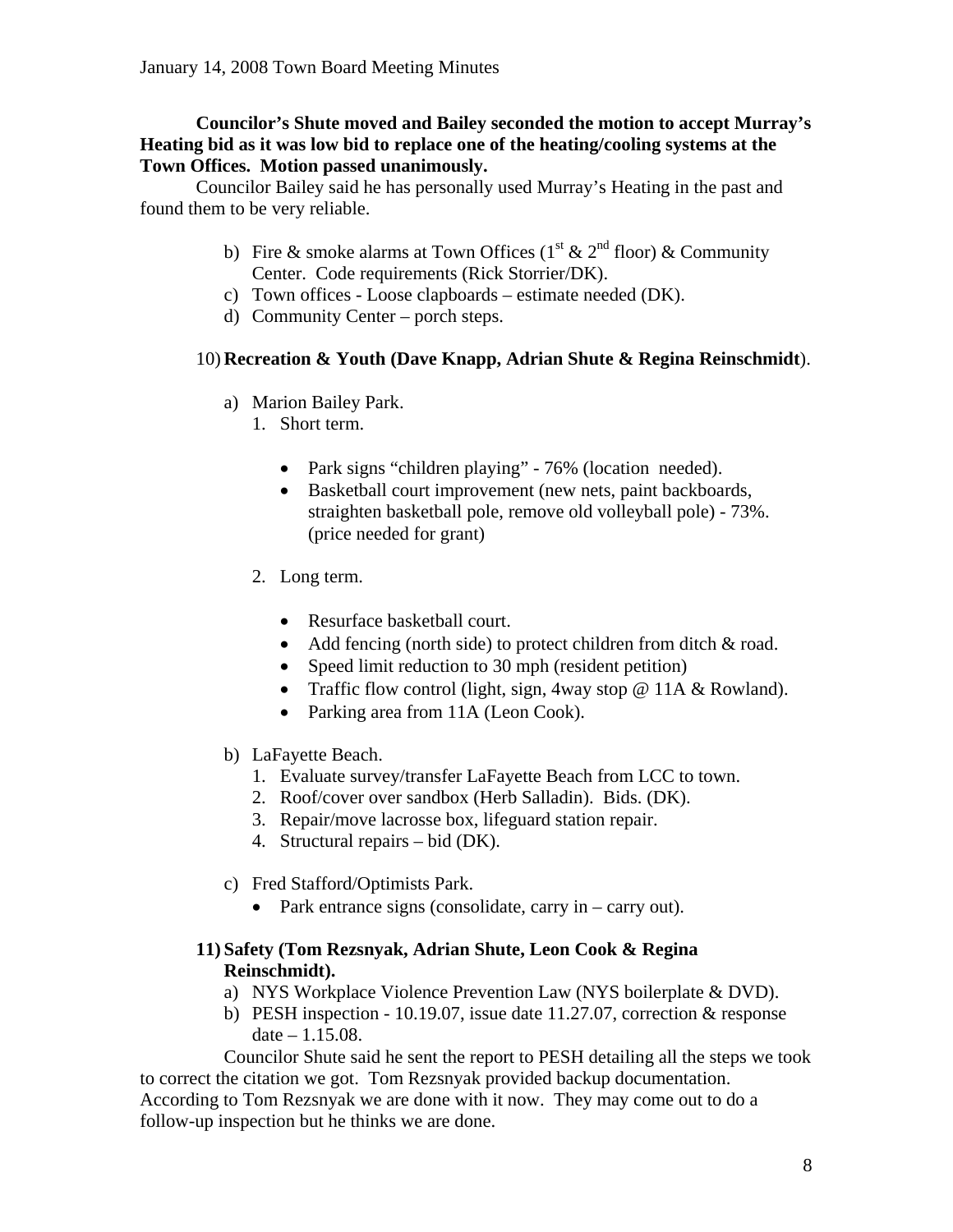- **12) School District liaisons (Bill McConnell and Adrian Shute & Pete Paul).**
- 13) **Senior Transportation & Housing (Beverly Oliver & Greg Scammell)**.
- 14) **Service Awards (Bill McConnell, Dave Knapp, John Harper & Larry Paige**).
	- Validation and posting.
	- Billing cycle.

 **Councilor's Bailey moved and Shute seconded the motion that Dennis Eberline, Karl Field, John Harper, Jr., and Lawrence Paige have reached the entitlement age during 2007 and authorizing BPA to make the necessary payments. Motion passed unanimously.** 

- 15) **SOTS & OCRRA Liaison (Dave Knapp & Bill McConnell**).
- 16) **SPDES (Bill McConnell, Jim Nakas, Steve Beggs, Nancy Mueller, Ralph Lamson, Mark Parrish & Kevin Gilligan**).
- **17) Water (Greg Scammell & "Pete" Paul).** 
	- a) Northeast LaFayette Water and Smokey Hollow Service Improvement districts.
		- Construction completion.
		- Spring restoration change order.
	- b) Hamlet drainage study request submitted to NYS DOT, intersection of Routes 11 & 20 to be reconstructed in 2010-11.
	- c) Resident notification OCWA, OnCo DoH, VESyr.l

 Kevin Gilligan said he received a letter form John Dunkle that OCWA water is flowing.

Councilor Bailey asked if E. Syracuse has turned off the tap.

 Kevin Gilligan said no. Some of the folks aren't changed over yet and still get E. Syracuse water. He thinks Pete Paul asked about the hydrants being charged and he thinks John Dunkle said they were being done through OCWA.

#### **18) Zoning Review (Mary Jo Kelly, Ralph Lamson & Greg Scammell).**

- a) Jamesville Reservoir Preservation District/JRPA change.
- b) SOCPA subdivision guidelines to distribute to local subdivision applicants.
- c) Digitized zoning map, correction & amendments.
- d) Streamlining of similar uses, controlled site approvals and specific permits.

## 9. **LITIGATION & OTHER LEGAL MATTERS**.

A. **Onondaga Nation Land/Land Rights Claim**.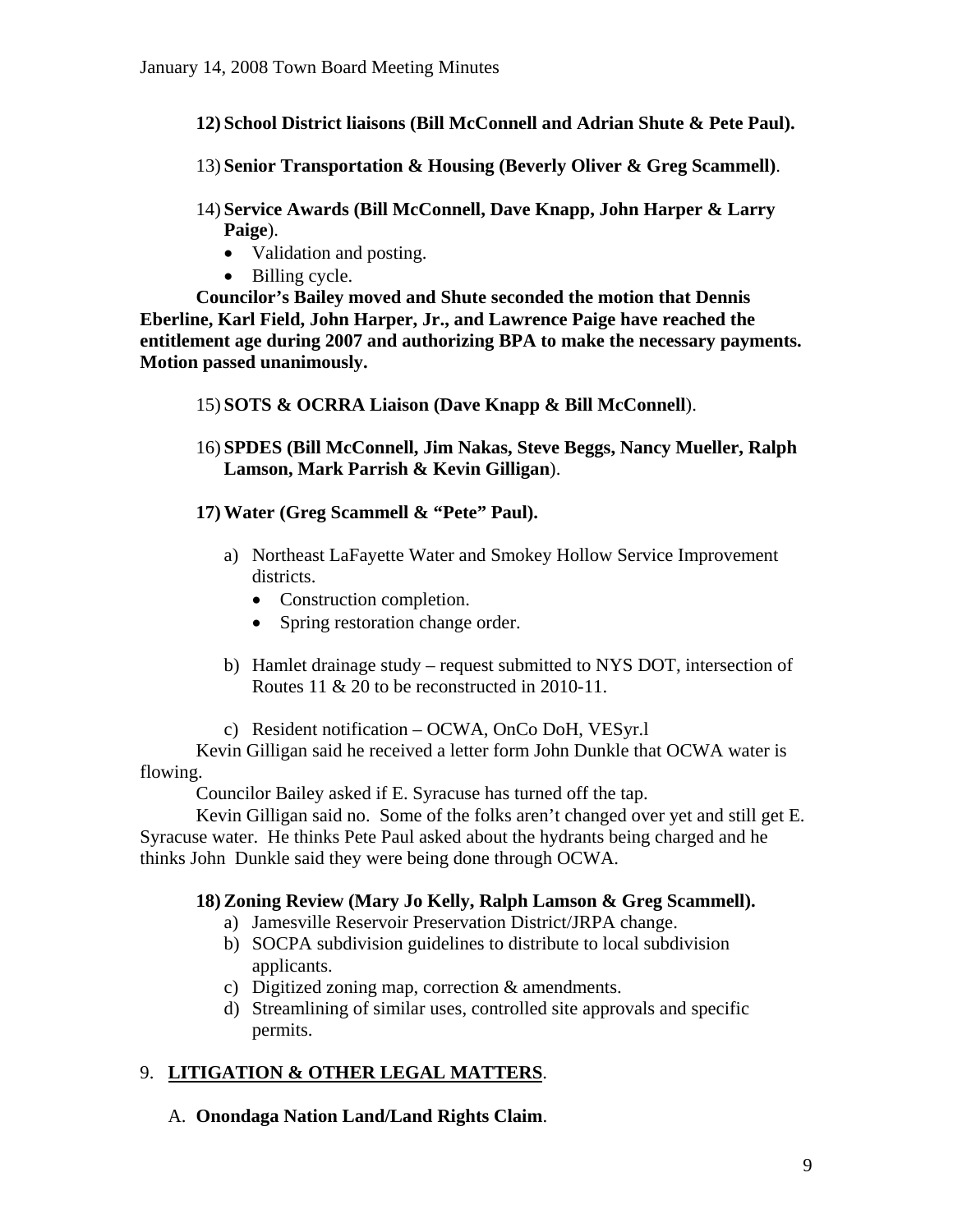## **B. Springhill Farms.**

 Mary Jo Kelly said the Zoning Board of Appeals didn't address this matter as the applicant had not provided the requested information.

Supervisor Scammell asked Kevin Gilligan about this.

 Kevin Gilligan said the initial question was, is this a non-conforming use and if so to what extent. He asked Ralph Lamson if they have been cited on the possible setback violation.

Ralph Lamson said he has sent them a letter.

 Kevin Gilligan said he doesn't know the reason the ZBA is requesting a survey. Supervisor Scammell asked if there is a time-frame they need to produce the requested information by.

Kevin Gilligan doesn't know how their attorney will respond to the request.

#### **C. May v. Town of LaFayette: legal fees (\$2,854) payable by Mr. May in contempt motion.**

Kevin Gilligan said Sam Young is working on this. He thinks we are going to get

# D. **Jamesville Grove Estates: cancellation of insurance**.

Kevin Gilligan said he has turned this over to John Langey to work on.

## E. **Planned District samples.**

it.

 Councilor Shute said we already have this in the town Zoning Ordinance. Kevin Gilligan said we have a skeletal version of this.

 Councilor Shute said it seems to him that less might be more. The way our zoning is written, someone would have to submit a plan to this Board for approval and any deviation of that plan would require them to come back to the Town Board for approval.

 Kevin Gilligan said a requirement to get that classification is there needs to be a plan and the plan is solidified with covenants between the town and the owner so if something changes the owner must come back to the Town Board to approve the change.

Councilor Shute asked what the Planning Board does in this.

 Kevin Gilligan said they would review the plan and make a recommendation back to the Town Board.

Ralph Lamson said they may ask for a lot more detail.

 Councilor Shute said once it comes back to the Town Board, before construction actually begins, does it have to go back to the Planning Board?

 Kevin Gilligan said after the Town Board gives approval to the Planned District, it would only go back to the Planning Board if it were going to be subdivided and parcels sold off.

 Councilor Shute said the CPD is just another zone. Under our the current zoning we have, if he were going to build a store he would have to go to the Planning Board to make sure all the requirements were met, i.e. driveways, lighting, etc. He doesn't understand why going to the Planning Board doesn't occur after the Town Board has made a decision.

 Kevin Gilligan said the Town Board basically turns it over to the Planning Board for their expertise before making a determination as the Planning Board deals with this all the time.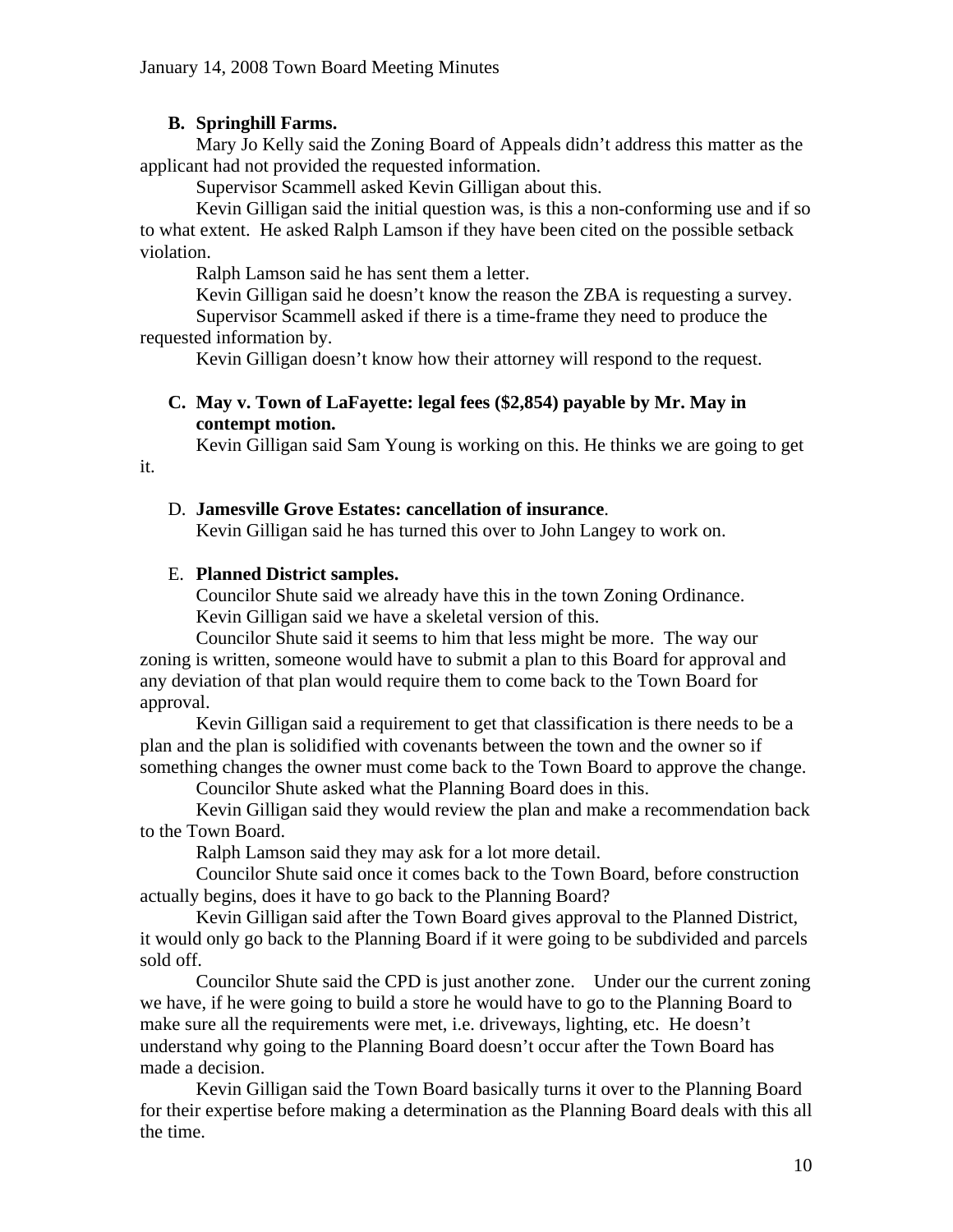Councilor Shute said the only problem he sees with this is if he has a piece of property he wants to develop and he wants to be sure he can have a certain type of store, he doesn't necessarily have someone to lease or buy it yet but he wants to be able to go out and market the property so he wants to get a general approval.

 Kevin Gilligan said one issue that may be established by the Planning Board is the one road entering the site.

Further discussion took place regarding planning of the district.

## F. **SPCA contract**.

**G. Health Center – rezoning for residential drug and alcohol treatment center – more details.** 

Kevin Gilligan said this can be removed from the agenda.

- H. **Low income and seniors exemptions for 2008 tax rolls (MT/KG**).
- **I. Retainer Agreement 2008.**

#### **Councilor's Bailey moved and Shute seconded the motion to accept the 2008 Legal Retainer Agreement. Motion passed unanimously.**

## **J. Other.**

 Kevin Gilligan said he revised the Incidental Contract and sent the revision to Tom Reily to review and comment on to be sure we are doing what the insurance company wants.

 Kevin Gilligan said he hasn't heard anything on the Rockwell Lease. Leon Cook said he hasn't either.

## 10. **UNFINISHED BUSINESS & ACTIVE PROJECTS.**

## A. **Community Development Grant app - 2008**.

- 1) Park designs (SU  $\&$ /or playground equipment manufacturers- Parkitects) rejected.
	- Bailey Park.
	- LaFayette Beach.
	- Stafford Park.
	- Grant writer.

 Kevin Gilligan said he hasn't hard anything on this yet. When they send the letter out they will advise us to have a public hearing and a 5-Year Plan adopted and have the application in by March  $1<sup>st</sup>$ .

 Supervisor Scammell thinks we normally get the letter the third week in December.

Councilor Shute asked if we need to set a public hearing for this now.

 Kevin Gilligan said the Board will need to set one. He doesn't know where the town is at with the 5-Year Plan.

Supervisor Scammell said we do have one but it needs to be updated.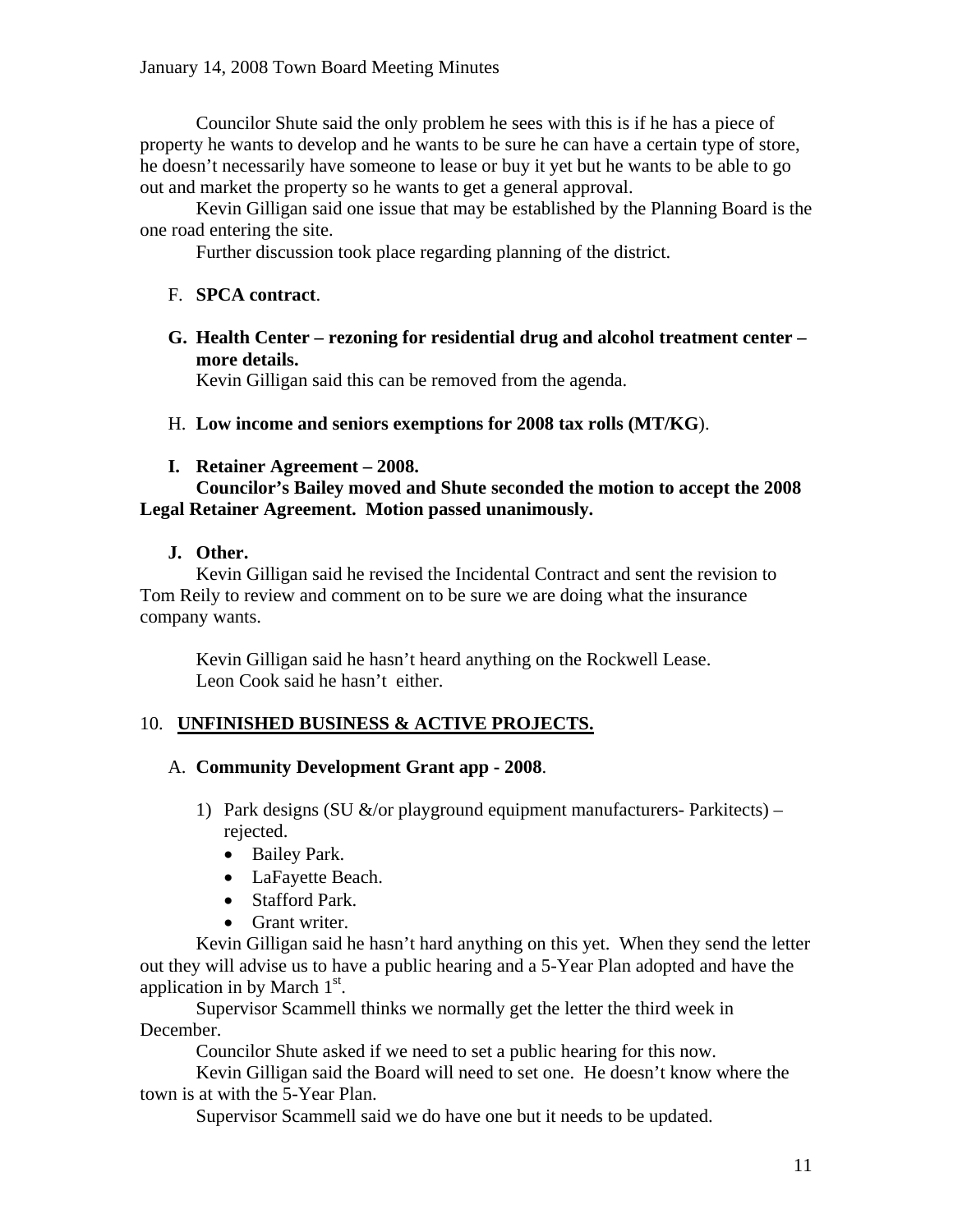Kevin Gilligan said you could schedule a public hearing for February  $11<sup>th</sup>$  and have an updated 5-Year Plan to Mary Jo within 5 days.

Supervisor Scammell doesn't think it can be updated that quickly.

Councilor Shute asked if we could have a public hearing on the  $25<sup>th</sup>$  of February.

 Kevin Gilligan said yes. You can hold off until the next meeting to schedule the public hearing.

 Councilor Shute said between now and the next meeting we will have to get together to decide what the 5-Year Plan is. He was interested in finding out what Jennifer Thau had to say as she worked in that department.

#### B. **NYS DOT: quarterly reports on 11 & 20 reconstruction & drainage**.

#### C. **For TB review**.

1) GBoR member: tbd , 01/01/07 – 09/30/08 (replacing John Aiken's term).

2) GBoR member: tbd, mm/dd/yy – mm/dd/yy (replacing Shawn Adam).

 Supervisor Scammell reviewed the requirements for a member as there are two openings.

The Board returned to the Highway Report.

 Leon Cook said they have been doing a lot of ditching and cleaning shoulders and taking care of the trees that were blown down.

 They had an accident on December 25, 2007 during the ice storm. They had one truck going down Naughton Road and just after passing Naughton's house the truck took off down the hill. The driver tried to put it in the ditch but couldn't. When it slid down to Stillmeadow, it took the utility pole down and the lines fell on the truck. Al Klaiber and Art Gabriel were in the truck. They sat in the truck until Nationalgrid got there to shut the power off. They had to wait about 2 hours. They saw the lines arcing on the ground. They have had training that if something like this happens not to get out of the truck. From then on, the trucks backed around most of the routes so they were putting sand down before driving over the area.

Councilor's Knapp and McConnell arrived 7:16 p.m.

Leon Cook discussed a West Shore Manor flooding problem.

 Leon Cook said the truck the town was going to get from Geddes was a 97 GMC as they had a new truck ordered to come in this spring. Geddes is plowing with this truck now. The truck needs a new transmission. They put the truck on surplus so he was going to get it and put the transmission in himself. The Geddes Town Board wants to put the truck up for bid now for a minimum of \$2,500. He had an agreement with the Highway Superintendent from Geddes that he could get the truck for \$2,000 but that is not the case anymore.

 Councilor Bailey asked if he wanted him to call a friend of his regarding a truck. Leon said that would be good.

 Kevin Gilligan said a reminder that the used pickup must be \$10,000 or under or it has to go out to bid.

Councilor Knapp asked if it's worth \$2,500.

 Leon Cook thinks it will go for a lot more than that. He asked the Board if they wanted Councilor Bailey to call about a truck.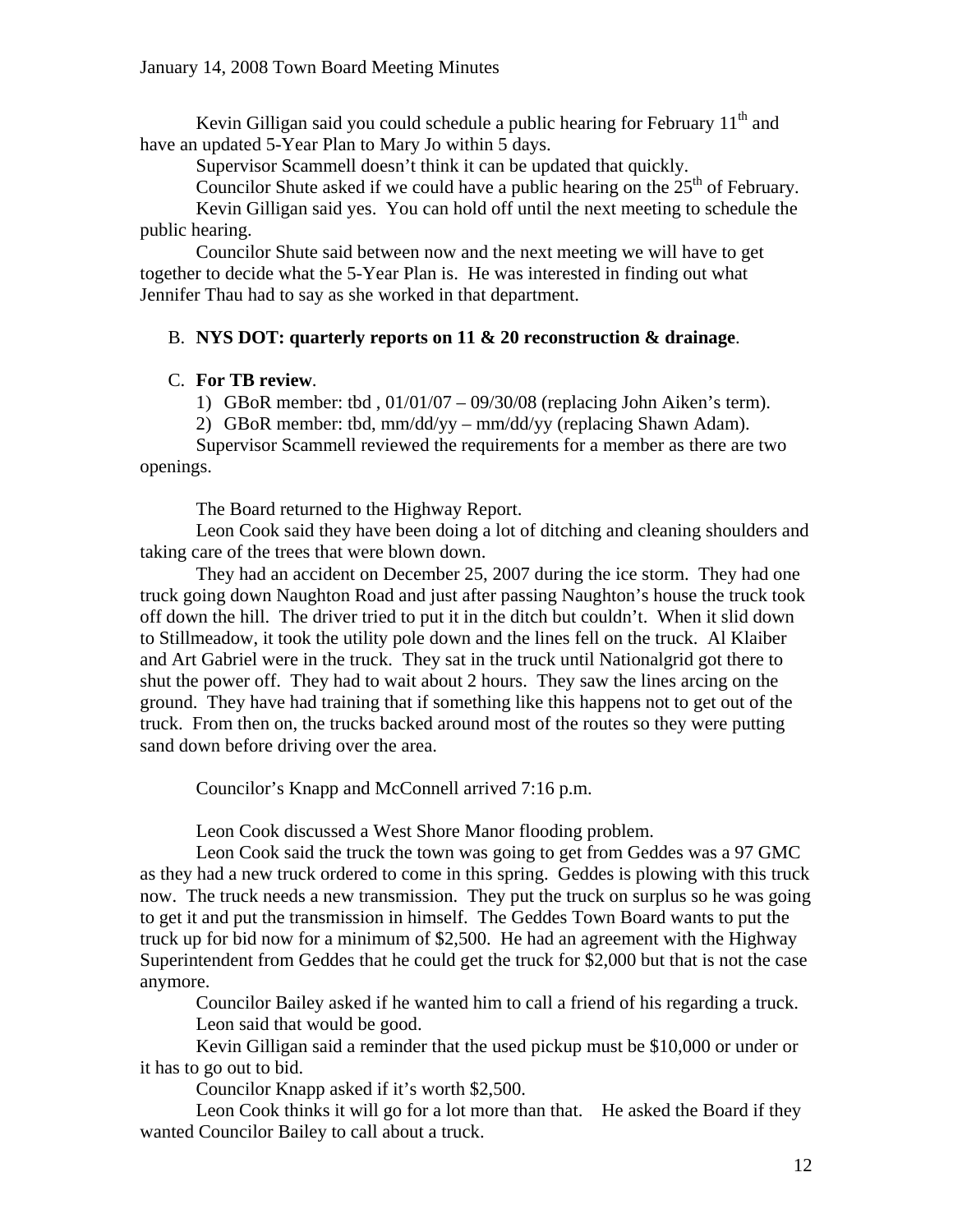The Board was in favor of this. Councilor Knapp said he will work on this too. He asked if Leon wants a  $\frac{1}{2}$  or  $\frac{3}{4}$ 

ton.

 Leon Cook said a ½ ton is fine. It has to be heavy duty and have a hitch on it. They will be using it to haul the trailer and chase parts.

Councilor Knapp asked if he wanted diesel.

 Leon Cook said if they go diesel, the cost will be getting up there. He doesn't really care right now.

#### **Councilor's Knapp moved and Bailey seconded the motion that the Town Clerk Cash Book has been audited and accepted by the Town Board. Motion passed unanimously.**

Councilor Knapp asked if we have had anybody show any interest in putting their land in an Ag. District.

Supervisor Scammell said he hasn't heard of anyone.

 Leon Cook said he has a proposal written up for West Shore Manor that he will be getting to Mary Jo to type up to send to Senator DeFrancisco's Office.

 Councilor Knapp said with Bob DeMore being elected to the County Legislature, he could no longer be the leader of the SOTS Committee. The Committee met this morning and he was picked to be the new Chairman of the Committee.

 Leon Cook said E. Syracuse has postponed shutting off the water for a month as there is possibly 5 services that aren't hooked up yet. The big one is the county.

 Supervisor Scammell said as far as we know OCWA and East Syracuse are both flowing.

 Leon Cook asked who is going to be responsible for putting up hydrant markers. Wouldn't the water authority be responsible for that?

 Kevin Gilligan said he would ask John Dunkle about this. He asked who does the other ones down there.

Leon Cook thinks OCWA.

Kevin Gilligan said they may do it once they take over the hydrants.

#### 10. **NEW BUSINESS**.

#### A. **Rx zoning classification – Comprehensive Plan**.

#### **B. Bill Moench's donation - "Don't Tread on Me" flag.**

#### C. **Other**.

 Councilor Knapp said he and Councilor McConnell were up at the LaFayette Fire Dept. with the new folks taking over the Service Award Program. It went very well. There were a lot of misconceptions that were ironed out. They are going to be posting their list in the next day or two. If someone is in the program for two years and leaves, under the current rules they forfeit what they have accrued to that point. However, if they